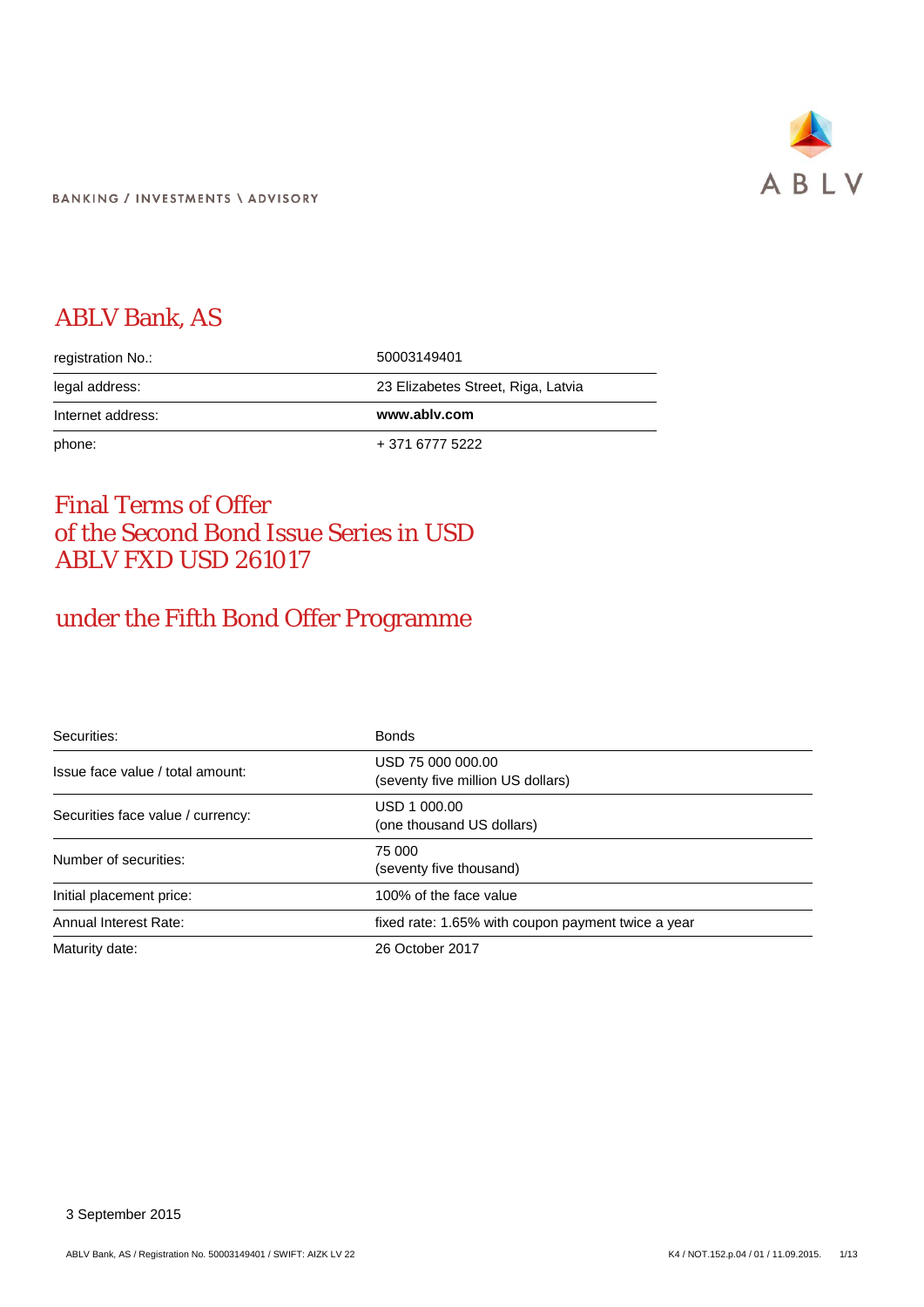# TABLE OF CONTENTS

| 1.             |  |
|----------------|--|
| 2.             |  |
| 3 <sub>1</sub> |  |
| 4.             |  |
| 5.             |  |
| 6.             |  |
| 7 <sub>1</sub> |  |
| 8.             |  |
| 9.             |  |
| 10.            |  |

Appendixes include the Bond issue summary and the sample order form to be submitted by the Investor to conclude the financial instruments transaction.

Appendix 1: Bond issue summary.

Appendix 2: "Financial Instrument' Trade Order" form.

The Final Terms are prepared in accordance with the requirements of paragraph 4 of article 5 of the Directive 2003/71/EC of the European Parliament and of the Council.

The Final Terms shall be read together with ABLV Bank, AS, Base Prospectus of the Fifth Bond Offer Programme. The Base Prospectus is published at the Issuer's home page **www.ablv.com**. Full information on the Issuer and the Bond issue can be only obtained reading the Base Prospectus together with the Final Terms. The Bond issue summary is appended to these Final Terms.

#### **Notice**

Before making a decision on investing in the Bonds, any Investor shall independently and, if necessary, engaging an advisor, generally assess the information provided in the Base Prospectus and these Final Terms.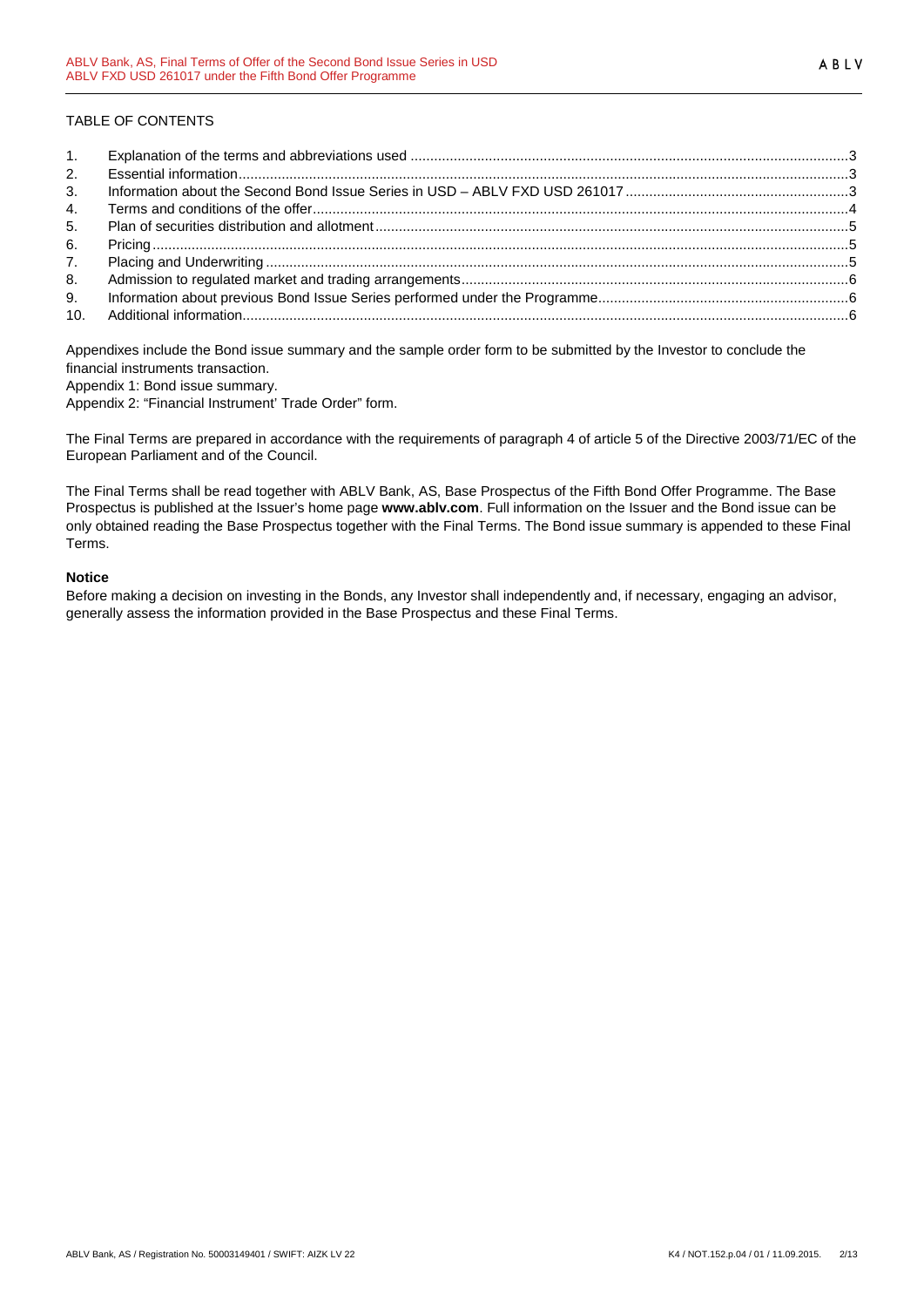## <span id="page-2-0"></span>**1. Explanation of the terms and abbreviations used**

**Second Bond Issue Series in USD** or **ABLV FXD USD 261017** – the Bonds that are issued pursuant to ABLV Bank, AS, Base Prospectus of the Fifth Bond Offer Programme and these Final Terms of Offer.

**Note:** the other terms and abbreviations used correspond to those included in the Base Prospectus.

#### <span id="page-2-1"></span>**2. Essential information**

2.1. Interest of natural and legal persons involved in the issue/ offer N/A

#### 2.2. Reasons for the offer

Objective of the Second Bond Issue Series in USD shall be raising of funds that the Issuer will use for financing its operating activities, including without limitation:

- improvement of the ABLV Bank assets' and liabilities' distribution into maturity bands;
- increase and maintenance of the liquidity level required for activities of ABLV Bank.

#### <span id="page-2-2"></span>**3. Information about the Second Bond Issue Series in USD – ABLV FXD USD 261017 (under the Fifth Bond Offer Programme)**

| Issuer:                                       | ABLV Bank, AS                                                                                                                        |
|-----------------------------------------------|--------------------------------------------------------------------------------------------------------------------------------------|
| Securities:                                   | <b>Bonds</b>                                                                                                                         |
| ISIN:                                         | LV0000801850                                                                                                                         |
| Type of securities:                           | In bearer form                                                                                                                       |
| Class of securities:                          | Without restraint on alienation                                                                                                      |
| Collateral:                                   | Not secured with pledge                                                                                                              |
| Depository:                                   | Joint stock company Latvian Central Depository                                                                                       |
| Regulated market:                             | Stock Exchange Nasdaq Riga                                                                                                           |
|                                               | <b>Baltic Bond List</b>                                                                                                              |
| Currency of the Bond issue:                   | USD (US dollars)                                                                                                                     |
| Face value/total amount of the Bond issue:    | USD 75 000 000.00 <sup>1</sup>                                                                                                       |
|                                               | (seventy five million US dollars)                                                                                                    |
| Bond Face Value:                              | USD 1 000.00                                                                                                                         |
|                                               | (one thousand US dollars)                                                                                                            |
| Number of the Bonds:                          | 75 0001                                                                                                                              |
|                                               | (seventy five thousand)                                                                                                              |
| <b>Annual Interest Rate:</b>                  | Fixed: 1.65%                                                                                                                         |
|                                               | (one and 65/100 percent)                                                                                                             |
| Date of the Interest Income calculation:      | 5 working days before the Interest Income payment date                                                                               |
| Frequency and dates of the Interest Income    | Twice a year: on 26 October and 26 April,                                                                                            |
| payments:                                     | starting from 26 April 2016, ending on 26 October 2017                                                                               |
| Maturity date of the Bonds:                   | 26 October 2017                                                                                                                      |
|                                               | • The Issuer shall be entitled to prematurely redeem the part of the<br>Bond issue the initial placement of which was not performed; |
| Premature redemption                          | The Issuer shall be entitled to prematurely redeem the Bonds that the                                                                |
| (call option):                                | Issuer purchased in the secondary securities market or acquired                                                                      |
|                                               | otherwise in compliance with provisions of the normative acts,                                                                       |
|                                               | provided that normative acts contain no limitations with regard to such<br>redemption.                                               |
| Early repayment claim                         | The Investor shall not be entitled to claim the Face Value and accrued                                                               |
| (put option):                                 | interest to be repaid by the Issuer before maturity.                                                                                 |
| Arrangements for the amortisation of the loan | N/A                                                                                                                                  |
|                                               | Fixed interest rate is set for the Bonds. The Bond yield does not depend                                                             |
| Information on yield                          | on the changes in the base interest rate in the interbank market.                                                                    |
| Yield calculation method                      | Pursuant to paragraph 6.9 of the Base Prospectus                                                                                     |
| Representation of the Investors               | Pursuant to paragraph 6.14 of the Base Prospectus                                                                                    |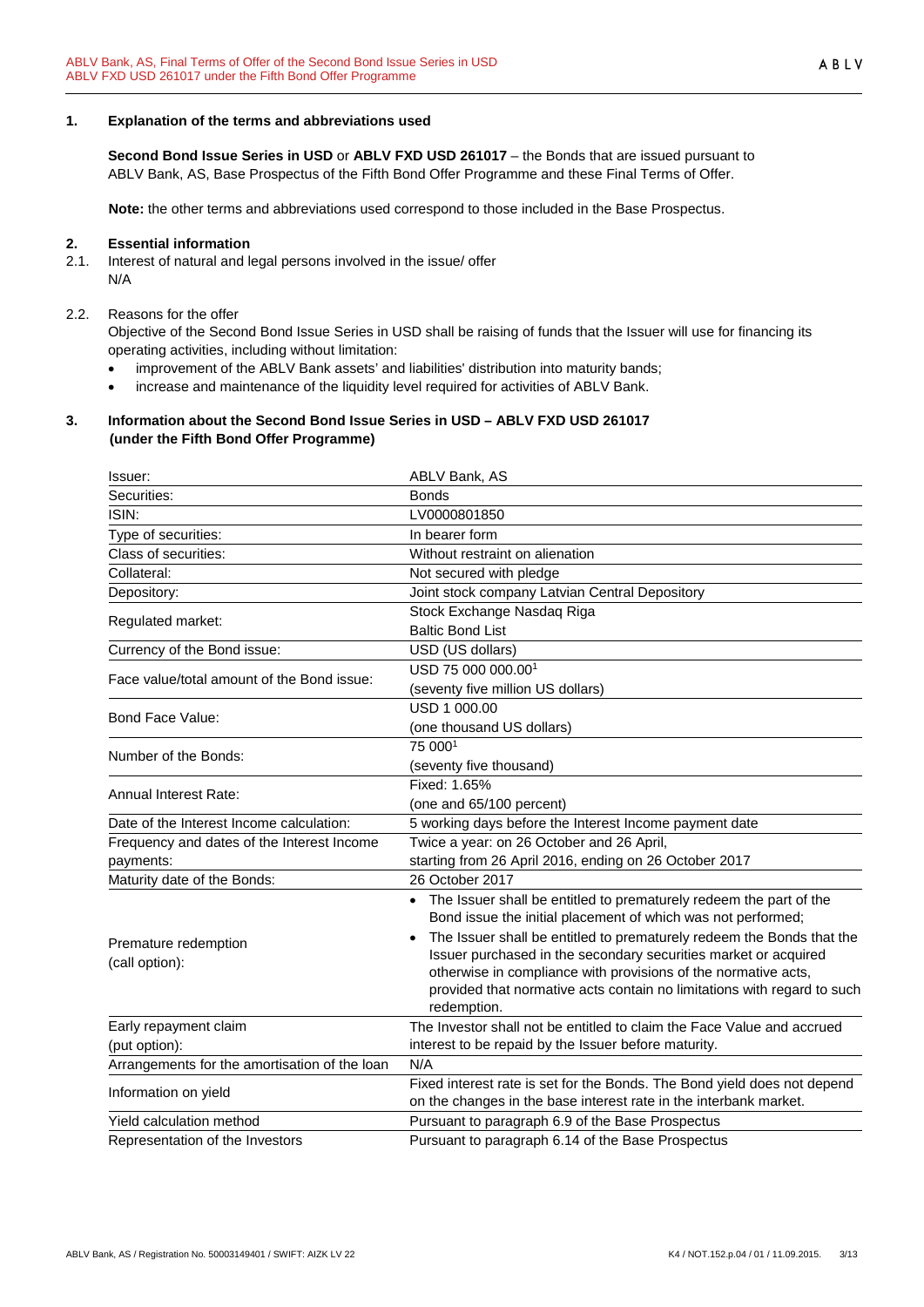The Bonds are issued and public offering is performed pursuant to the following decisions of ABLV Bank:

|                                          | • decision on the bond issue of the ordinary meeting of shareholders,<br>dated 31 March 2015 (Minutes No. 1, paragraph 5.11);<br>• decision of the Board on approving the Base Prospectus of the                                               |
|------------------------------------------|------------------------------------------------------------------------------------------------------------------------------------------------------------------------------------------------------------------------------------------------|
| Decisions on the Bond issue              | Fifth Bond Offer Programme, dated 23 April 2015 (Minutes No. V-26,<br>paragraph $7$ ;                                                                                                                                                          |
|                                          | • decision of the Board on approval of ABLV Bank, AS, Final Terms of<br>Offer of the Second Bond Issue Series in USD -<br>ABLV FXD USD 261017 under the Fifth Bond Offer Programme,<br>dated 3 September 2015 (Minutes No. V-50, paragraph 1). |
| Issue date:                              | 26 October 2015                                                                                                                                                                                                                                |
| Public offer start date:                 | Not later than on 11 September 2015, the information shall be published<br>at the Issuer's home page www.ablv.com<br>The public offer start date is 17 September 2015                                                                          |
| Public offer end date:                   | 19 October 2015                                                                                                                                                                                                                                |
| Decision on concluding the transactions: | Pursuant to paragraph 8.4 of the Base Prospectus, the decision on<br>concluding the transactions will be made on 22 October 2015                                                                                                               |
| Settlement date:                         | 26 October 2015                                                                                                                                                                                                                                |

<sup>1</sup> Before the end of the public offer period, but not later than 4 (four) working days prior to the public offer end date, the Issuer may increase the Issue Series size. If amendments to the Final Terms are made, those shall be published in the same way as the Final Terms.

For the purposes of the Base Prospectus and these Final Terms, the Issuer shall be an institution that borrows funds by issuing the Bonds.

## <span id="page-3-0"></span>**4. Terms and conditions of the offer**

## 4.1. Initial placement process

The initial placement process is described in paragraph 8.4 of the Base Prospectus.

The total amount of the Second Bond Issue Series in USD is USD 75 000 000.00 (seventy five million US dollars).

The public offer start date is 17 September 2015.

A representative of the Investment Company or the Investor itself, provided it has a financial instruments account opened with ABLV Bank, shall submit an order to the Issuer, using the sample form "Financial Instruments' Trade Order" appended hereto, on working days from 08:30 till 18:30. The order may also be submitted electronically, using a corresponding order form in ABLV Bank Internetbank.

The public offer end date shall be 19 October 2015. Orders shall be accepted by ABLV Bank till the end of the working day, i.e., 18:30, or electronically – till the end of the day, i.e., 24:00.

Information about the order submission can be obtained:

- by phone: + 371 6700 2777
- via e-mail: **ibas@ablv.com**

The orders submitted to the Issuer may not be altered or revoked.

- 4.2. A description of the possibility to reduce subscriptions and the manner for refunding excess amount paid by applicants N/A
- 4.3. Details of the minimum and / or maximum amount of application Pursuant to paragraph 8.4 of the Base Prospectus, maximum number of the Bonds that a single Investor may apply for is not set. The Investor may not apply for purchasing less than 1 (one) Bond.

#### 4.4. Settlement process

Within this Bond Issue Series, settlement under initial placement transactions shall be performed as follows:

• not applying the DVP principle, if agreed so by the underwriter and the Investor, or

• applying the DVP principle, regulated by the respective LCD rules On DVP Settlement for OTC Transactions. If the transaction parties agree on not applying the DVP principle, the moment of the Bonds' delivery and the moment of payment may be different. The Investor shall ensure funds in the respective account on the day agreed upon by the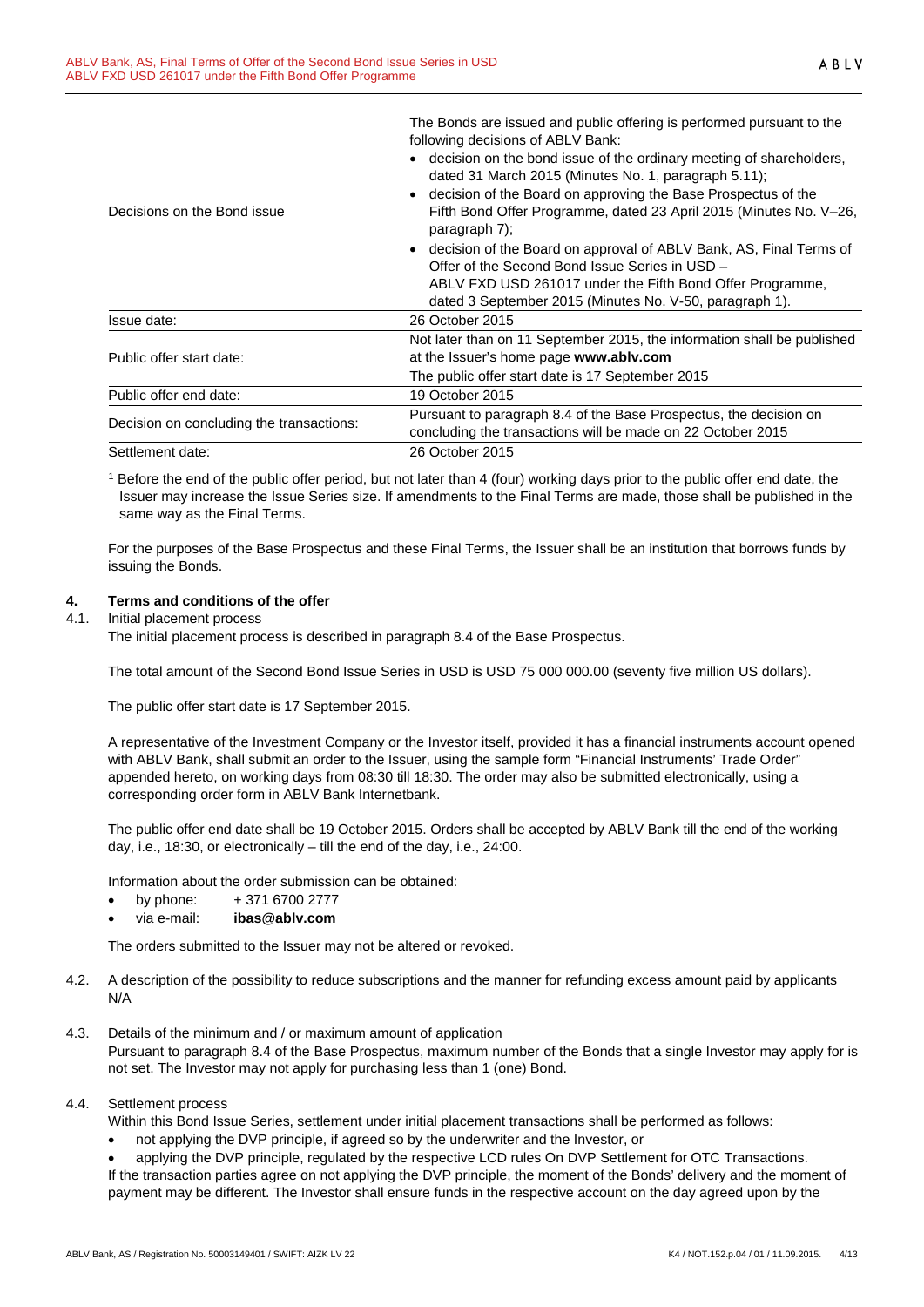transaction parties, whereas the Bonds shall be credited to the Investor's account on the day agreed upon by the transaction parties.

DVP shall be executed on the T+2 day, where "T" stands for the day of concluding the Bond purchase transaction, and "2" is the 2nd (second) working day after the day of concluding the Bond purchase transaction.

The day of concluding the transaction shall be the day of making the decision on concluding the transaction – for this Series it is set to be 22 October 2015.

The settlement date under the Second Bond Issue Series in USD shall be 26 October 2015.

4.5. Information about results

Pursuant to paragraph 8.6 of the Base Prospectus, information on the initial placement results will be published at the Issuer's home page **www.ablv.com** within 10 (ten) working days after the public offer end date.

4.6. The procedure for the exercise of any right of pre-emption, the negotiability of subscription rights and the treatment of subscription rights not exercised. N/A

## <span id="page-4-0"></span>**5. Plan of securities distribution and allotment**

- 5.1. Offering the Bonds simultaneously in the markets of two or more countries N/A
- 5.2. Notification to applicants of the Bond amount allotted The Bank shall send a confirmation of the concluded transaction to the Investor, following the procedure set forth in ABLV Capital Markets, IBAS, General Terms of Business. The General Terms of Business are available at the Issuer's home page **[www.ablv.com](http://www.ablv.com/)**.

## <span id="page-4-1"></span>**6. Pricing**

- 6.1. Initial placement price of a Bond Initial placement price of a Bond is set to be **100%** of the Bond's face value. The Bond's face value is USD 1 000.00 (one thousand US dollars).
- 6.2. Pricing method

ABLV Bank Board will determine the Bonds' price depending on the situation in secondary market of similar securities then present and, in particular, based on evaluation of the demand in the securities market and yield of comparable market instruments. The price determined by ABLV Bank for the Bond Issue Series shall be the same for all Investors and shall remain constant throughout the whole initial placement period.

6.3. Application of expenses and taxes

Purchasing the Bonds during the initial placement period, the Investor will have to transfer just set Bond sale price to the Issuer for each Bond unit being purchased.

Additional expenses under the transaction, which might include, without limitation, fees for account opening, for transaction conclusion and execution, may vary in different Investment Companies, and the Investor can find those out in the respective Investment Company engaged by the Investor in concluding the Bonds' purchase transaction as intermediary. ABLV Bank will not receive the said fees and payments charged by other Investment Companies and shall not be responsible for those additional expenses.

The Issuer shall be responsible for withholding and payment of taxes in compliance with the procedures and amount stated in the Republic of Latvia normative acts. The Issuer shall not be responsible for payment of taxes where the Republic of Latvia normative acts do not stipulate the Issuer's duty to assess and withhold the tax amount before making Interest Income payments.

# <span id="page-4-2"></span>**7. Placing and Underwriting**

7.1. Offer coordinator N/A

# 7.2. Depository

Joint stock company Latvian Central Depository, legal address: 1 Vaļņu Street, Riga, Latvia.

7.3. Entities agreeing to underwrite the issue N/A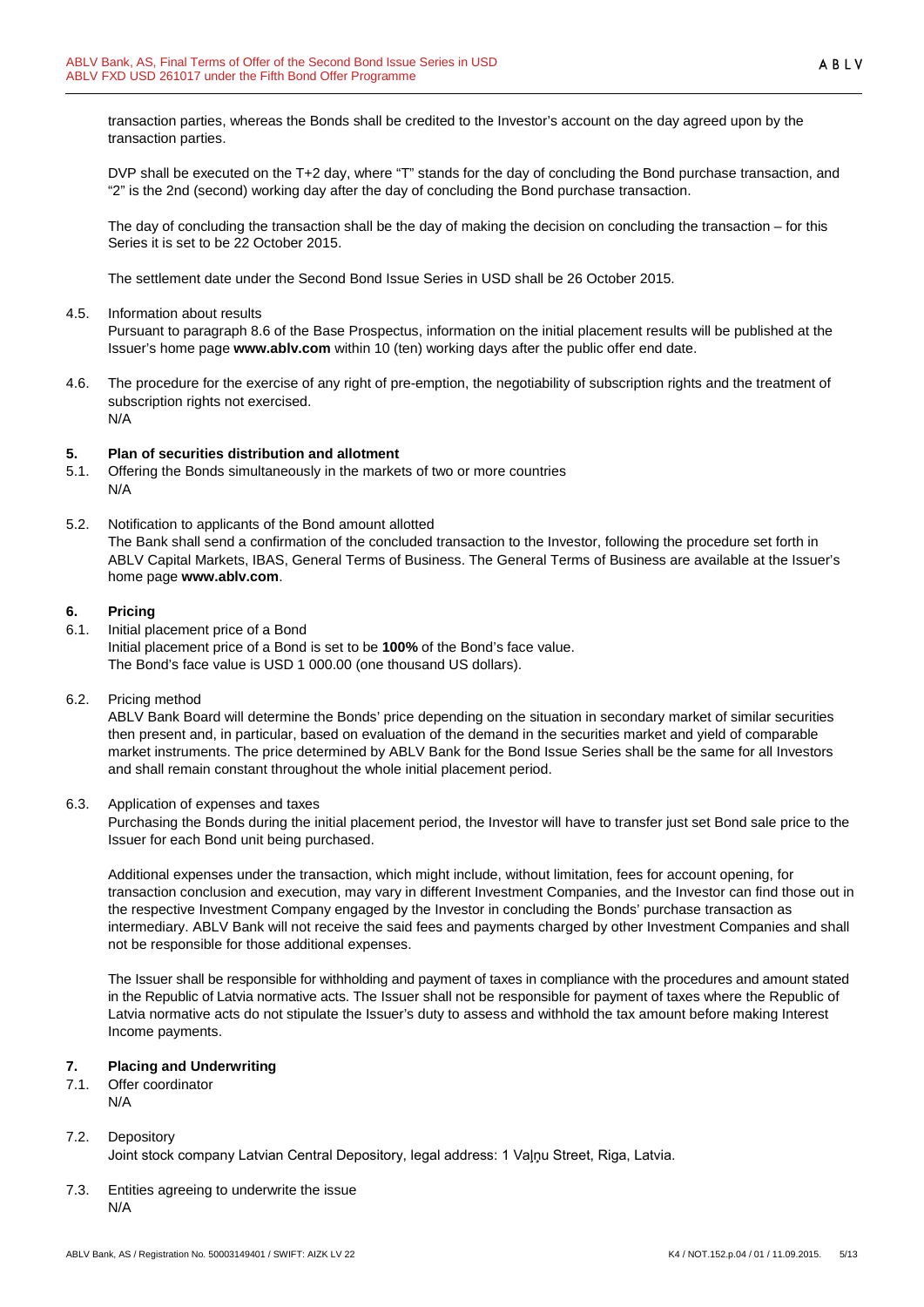7.4. Time of reaching the underwriting agreement N/A

## <span id="page-5-0"></span>**8. Admission to regulated market and trading arrangements**

- 8.1. Term and conditions of admission to regulated market Pursuant to paragraph 9 of the Base Prospectus, application for admitting the Bonds to the regulated market will be prepared in accordance with the Stock Exchange requirements and submitted within 3 (three) months after the end of the initial placement at the latest.
- 8.2. Regulated market Stock Exchange Nasdaq Riga, Baltic Bond List.
- 8.3. Entities which have a firm commitment to act as intermediaries in secondary trading, providing liquidity through bid and offer rates and description of the main terms of their commitment N/A

# <span id="page-5-1"></span>**9. Information about previous Bond Issue Series performed under the Programme**

- One issue performed under ABLV Bank, AS, First Offer Programme,
- Three issues performed under ABLV Bank, AS, Second Offer Programme,
- Six issues performed under ABLV Bank, AS, Third Offer Programme and
- Seven issues performed under ABLV Bank, AS, Fourth Offer Programme

have been included in the Baltic Bond List of the Stock Exchange Nasdaq Riga regulated markets.

Under ABLV Bank, AS, Fifth Offer Programme, there were two issues performed and included to securities lists of Nasdaq Riga regulated markets:

|                                | Straight coupon bonds in USD | Straight coupon bonds in EUR |
|--------------------------------|------------------------------|------------------------------|
| <b>ISIN</b>                    | LV0000801751                 | LV0000801769                 |
| Issue size                     | USD 75 000 000,00            | EUR 20 000 000,00            |
| Issue name                     | ABLV FXD USD 070717          | ABLV FXD EUR 070717          |
| Coupon rate (p.a.)             | Fixed: 1.55%                 | Fixed: 0.80%                 |
| Current interest income period | $07.07.2015 - 06.01.2016$    | $07.07.2015 - 06.01.2016$    |
| Issue date                     | 07.07.2015                   | 07.07.2015                   |
| Maturity date                  | 07.07.2017                   | 07.07.2017                   |

Simultaneously with the Second Bond Issue Series in USD, the following public offering is performed under the Fifth Bond Offer Programme:

- Second Bond Issue Series in EUR ABLV SUB EUR 261025 subordinated bonds.
- Third Bond Issue Series in EUR ABLV FXD EUR 261017 straight 2-year bonds.

The Investors can find the information about issues performed under the First, Second, Third, Fourth and Fifth Offer Programmes and their Final Terms at ABLV Bank, AS, home page **[www.ablv.com](http://www.ablv.com/)**.

# <span id="page-5-2"></span>**10. Additional information**

- 10.1. Advisors connected with the Bond issue N/A
- 10.2. Information about the Bond issue provided by third parties N/A
- 10.3. Credit ratings assigned to the Bonds N/A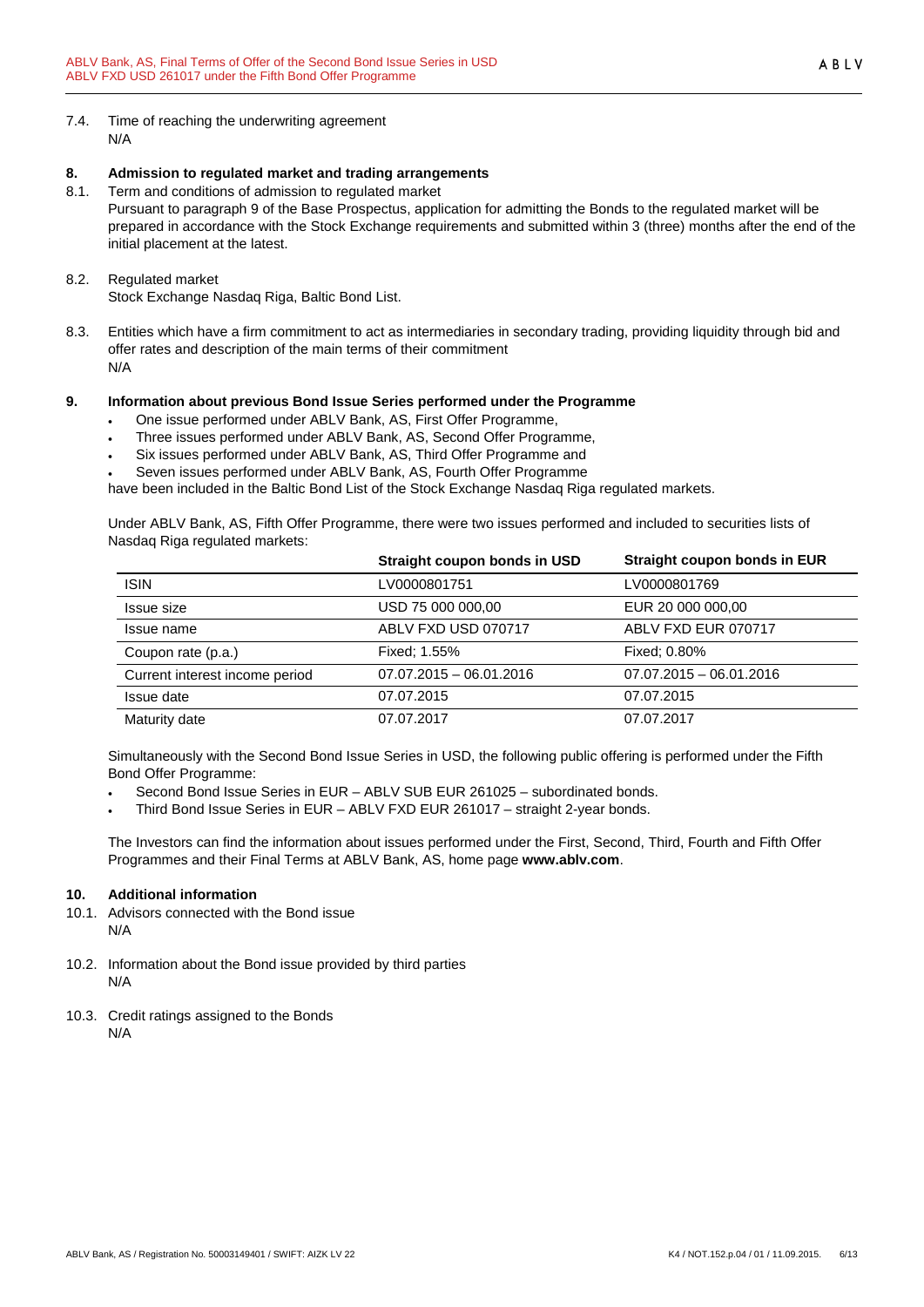| Name, surname           | <b>Position held</b>                                                   | <b>Signature</b> |  |
|-------------------------|------------------------------------------------------------------------|------------------|--|
| <b>Ernests Bernis</b>   | Chairman of the Board,<br>Chief Executive Officer (CEO)                |                  |  |
| Vadims Reinfelds        | Deputy Chairman of the Board,<br>Deputy Chief Executive Officer (dCEO) |                  |  |
| Māris Kannenieks        | Member of the Board,<br>Chief Financial Officer (CFO)                  |                  |  |
| Aleksandrs Pāže         | Member of the Board.<br>Chief Compliance Officer (CCO)                 |                  |  |
| <b>Rolands Citajevs</b> | Member of the Board.<br>Chief Information Officer (CIO)                |                  |  |
| Edgars Pavlovičs        | Member of the Board,<br>Chief Risk Officer (CRO)                       |                  |  |

The Final Terms were approved at ABLV Bank, AS, Board session on 3 September 2015.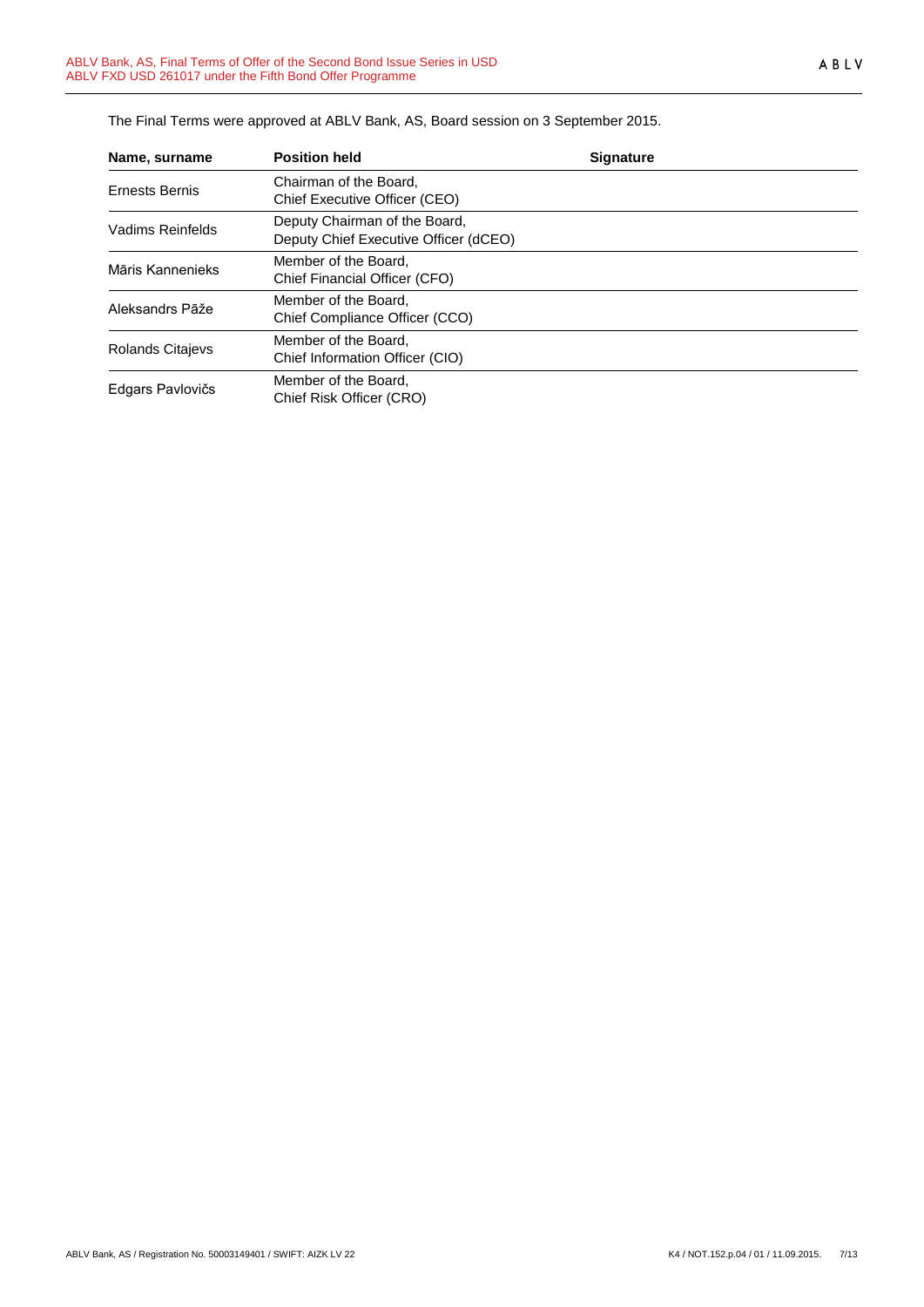#### Summary of the Bond issue

Appendix 1

ABLV

Section A. Introduction and warnings

The summary shall be deemed the introduction of the Base Prospectus. Any decision on investing in the Bonds shall be based on the Investor's judgement on the whole Base Prospectus and the respective Final Terms of the Bond issue.

Should any claim be lodged to a court regarding the information provided in the Base Prospectus, if necessary, the Investor lodging the claim to a court in accordance with normative acts of the respective member state shall cover the

A.1 costs of translating the Base Prospectus before the proceedings are initiated. The persons responsible for the information provided in the Base Prospectus, including persons that translated the same and applied for its notification, may be held civilly liable only where the summary is misleading, inaccurate, or inconsistent with other sections of the Base Prospectus, or fails to provide the most essential information that would aid the Investors when considering whether to invest in the Bonds.

# Section B. Issuer

|      | טטטע. וטאסט                                                                                                                                |                                                                                                                                                                                                                                                                                                                                                    |
|------|--------------------------------------------------------------------------------------------------------------------------------------------|----------------------------------------------------------------------------------------------------------------------------------------------------------------------------------------------------------------------------------------------------------------------------------------------------------------------------------------------------|
| B.1  | Legal and commercial<br>name of the Issuer                                                                                                 | ABLV Bank, AS.                                                                                                                                                                                                                                                                                                                                     |
| B.2  | The domicile and legal<br>form of the Issuer, the<br>legislation under which<br>the Issuer operates<br>and its country of<br>incorporation | ABLV Bank is a joint stock company registered in the Republic of Latvia, which carries out its<br>operations in accordance with the Republic of Latvia legal acts, the European Union normative<br>acts, and the issued licence that allows rendering all financial services stated in the Credit<br>Institution Law.                              |
| B.3  | Description of, and key<br>factors relating to, the<br>nature of the Issuer's<br>current operations and<br>its principal activities        | Major lines of ABLV Bank business are rendering of tailored services to private and corporate<br>customers in Latvia, as well as export of high-quality financial services to foreign customers from<br>the EEA and CIS states. The Issuer's place of rendering the services is the Republic of Latvia.                                            |
| B.4a | Description of the most<br>significant recent<br>trends affecting the<br>Issuer and the<br>industries in which it<br>operates              | As at the day of producing the Final Terms, there is no information on any detected trends that<br>might have significant negative effect on operations of ABLV Bank, AS, or the banking sector in<br>2015. In 2015, liquidity and capitalization level in the banking sector remain high.<br>ABLV Bank, AS, plans gradual natural growth in 2015. |
| B.4b | Description of any<br>known trends affecting<br>the Issuer and the<br>industries in which it<br>operates                                   | As at the day of producing the Final Terms, there is no information on any detected trends,<br>events, claims, or obligations that might have significant negative effect on further operations of<br>ABLV Bank, AS, or the Republic of Latvia credit institution sector.                                                                          |
|      |                                                                                                                                            | .                                                                                                                                                                                                                                                                                                                                                  |

The information provided in the table below completely matches that presented in ABLV Bank consolidated report for H1 2015.

|          |    | No Company                                             | Country<br>Οf<br>Incorpo-<br>ration | Registration<br>number | <b>Business profile</b>         | Share in<br>the<br>entity's<br>capital<br>(%) | טווטוס ווו עווט<br>entity's<br>capital<br>with voting<br>rights<br>(%) |
|----------|----|--------------------------------------------------------|-------------------------------------|------------------------|---------------------------------|-----------------------------------------------|------------------------------------------------------------------------|
|          | 1. | ABLV Bank, AS                                          | LV                                  | 50003149401            | <b>Financial services</b>       | 100                                           | 100                                                                    |
| ו within |    | 2. ABLV Bank Luxembourg, S.A. LU                       |                                     | B 162048               | <b>Financial services</b>       | 100                                           | 100                                                                    |
|          | 3. | ABLV Consulting Services, AS LV                        |                                     | 40003540368            | Consulting services             | 100                                           | 100                                                                    |
|          | 4. | <b>ABLV Corporate Services</b><br>Holding Company, SIA | LV                                  | 40103799987            | Holding company                 | 100                                           | 100                                                                    |
|          | 5. | <b>ABLV Corporate Services,</b><br><b>SIA</b>          | LV                                  |                        | 40103283479 Consulting services | 100                                           | 100                                                                    |
|          | 6. | <b>ABLV Corporate Services,</b><br>LTD.                | СY                                  | HE273600               | Consulting services             | 100                                           | 100                                                                    |
|          | 7. | Pillar Holding Company, KS                             | LV                                  | 40103260921            | Holding company                 | 100                                           | 100                                                                    |
|          | 8. | Pillar, SIA                                            | LV                                  |                        | 40103554468 Holding company     | 100                                           | 100                                                                    |

#### B.5 Issuer's position the group

**Share in the**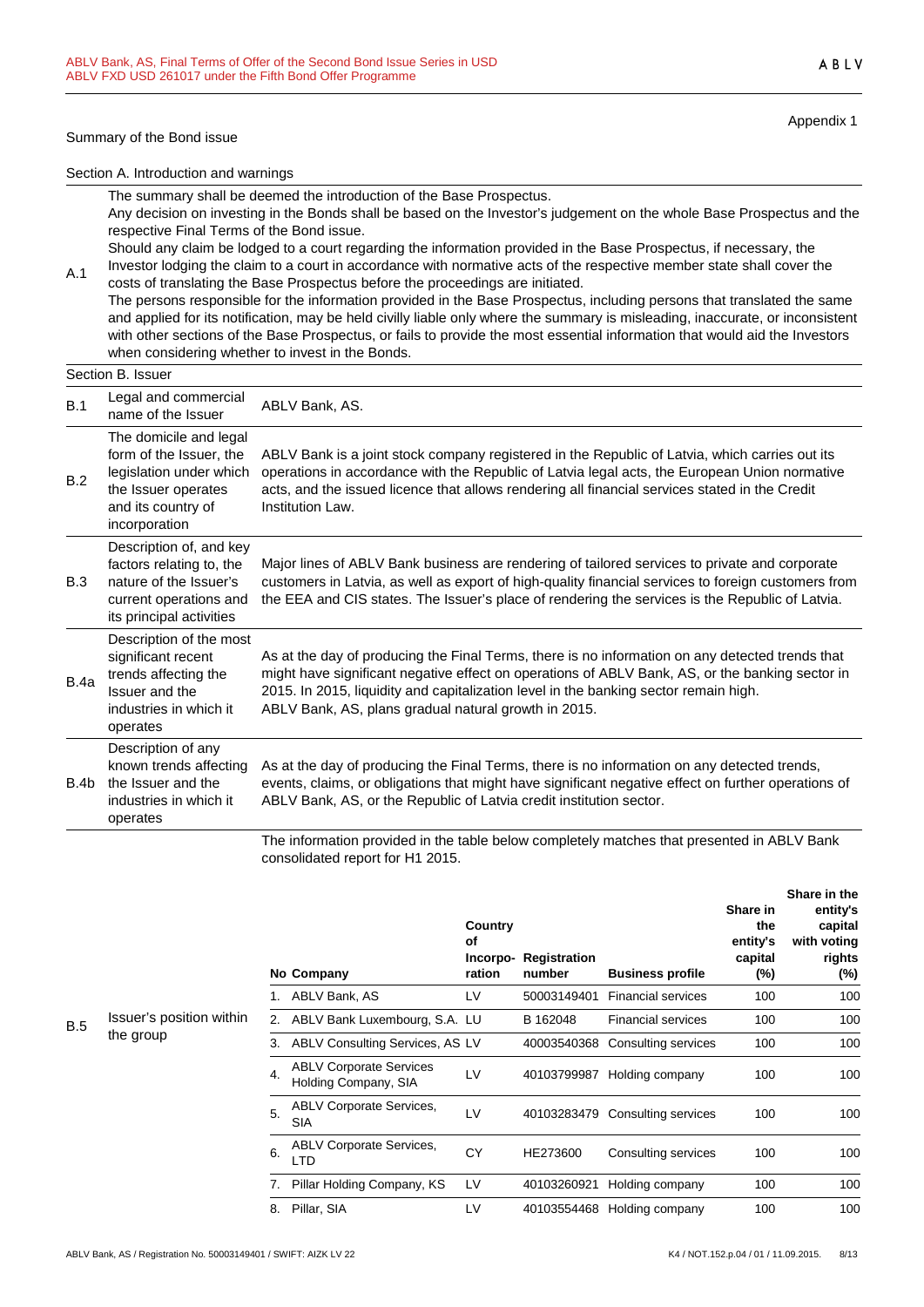|     |                       | No Company                                                                           | Country<br>οf<br>ration | Incorpo-Registration<br>number | <b>Business profile</b>                         | Share in<br>the<br>entity's<br>capital<br>(%) | Share in the<br>entity's<br>capital<br>with voting<br>rights<br>$(\%)$ |
|-----|-----------------------|--------------------------------------------------------------------------------------|-------------------------|--------------------------------|-------------------------------------------------|-----------------------------------------------|------------------------------------------------------------------------|
|     |                       | 9. Pillar Management, SIA                                                            | LV                      | 40103193211                    | Real estate<br>management and<br>administration | 100                                           | 100                                                                    |
|     |                       | 10. Pillar 2, 12 & 14, SIA                                                           | LV                      | 50103313991                    | Real estate<br>transactions                     | 100                                           | 100                                                                    |
|     |                       | 11. Pillar 3, SIA                                                                    | LV                      | 40103193067                    | Real estate<br>transactions                     | 100                                           | 100                                                                    |
|     |                       | 12. Pillar 4 & 6, SIA                                                                | LV                      | 40103210494                    | Real estate<br>transactions                     | 100                                           | 100                                                                    |
|     |                       | 13. Pillar 7 & 8, SIA                                                                | LV                      | 40103240484                    | Real estate<br>transactions                     | 100                                           | 100                                                                    |
|     |                       | 14. Pillar 9, SIA                                                                    | LV                      | 40103241210                    | Real estate<br>transactions                     | 100                                           | 100                                                                    |
|     |                       | 15. Pillar 10, SIA                                                                   | LV                      | 50103247681                    | Real estate<br>transactions                     | 100                                           | 100                                                                    |
|     |                       | 16. Pillar 11, SIA                                                                   | LV                      | 40103258310                    | Real estate<br>transactions                     | 100                                           | 100                                                                    |
|     |                       | 17. Pillar 18, SIA                                                                   | LV                      | 40103492079                    | Real estate<br>transactions                     | 100                                           | 100                                                                    |
|     |                       | 18. Pillar 19, SIA                                                                   | LV                      | 40103766952                    | Real estate<br>transactions                     | 100                                           | 100                                                                    |
|     |                       | 19. Pillar 20, SIA                                                                   | LV                      | 40103903056                    | Real estate<br>transactions                     | 100                                           | 100                                                                    |
|     |                       | 20. Elizabetes Park House, SIA                                                       | LV                      | 50003831571                    | Real estate<br>transactions                     | 91.6                                          | 91.6                                                                   |
|     |                       | Schaller Kyncl Architekten<br>21.<br>Riga, SIA                                       | LV                      | 40103437217                    | Designing and<br>designer's<br>supervision      | 100                                           | 100                                                                    |
|     |                       | 22. Pillar Parking, SIA                                                              | LV                      | 40103731804                    | Parking lot<br>management                       | 100                                           | 100                                                                    |
|     |                       | 23. New Hanza City, SIA                                                              | LV                      | 40103222826                    | Real estate<br>transactions                     | 100                                           | 100                                                                    |
|     |                       | 24. GP Electro, SIA                                                                  | LV                      | 40103693339                    | Real estate<br>management and<br>administration | 100                                           | 100                                                                    |
|     |                       | ABLV Asset Management,<br>25.<br><b>IPAS</b>                                         | LV                      |                                | 40003814724 Financial services                  | 90                                            | 100                                                                    |
|     |                       | 26. ABLV Capital Markets, IBAS                                                       | LV                      |                                | 40003814705 Financial services                  | 90                                            | 100                                                                    |
|     |                       | <b>ABLV Private Equity</b><br>27<br>Management, SIA                                  | LV                      | 40103286757                    | Investment project<br>management                | 100                                           | 100                                                                    |
|     |                       | <b>ABLV Private Equity Fund</b><br>28.<br>2010, KS                                   | LV                      | 40103307758                    | Investment<br>activities                        | 100                                           | 100                                                                    |
|     |                       | Interest in ABLV Bank, in percentage terms of the voting shares, as at 30 June 2015: |                         |                                |                                                 |                                               |                                                                        |
|     |                       | Ernests Bernis and Nika Berne (direct and indirect interest)                         |                         |                                |                                                 |                                               | 43.12%                                                                 |
|     |                       | Olegs Fils (indirect interest)                                                       |                         |                                |                                                 |                                               | 43.13%                                                                 |
| B.6 | Issuer's shareholders | 14 legal entities and 116 individuals                                                |                         |                                |                                                 |                                               | 13.75%                                                                 |
|     |                       | Shareholders of ABLV Bank, AS, voting shares have no different voting rights.        |                         |                                |                                                 |                                               |                                                                        |

ABLV Bank, AS, is controlled by its shareholders pursuant to the procedures set forth in the Commercial Law.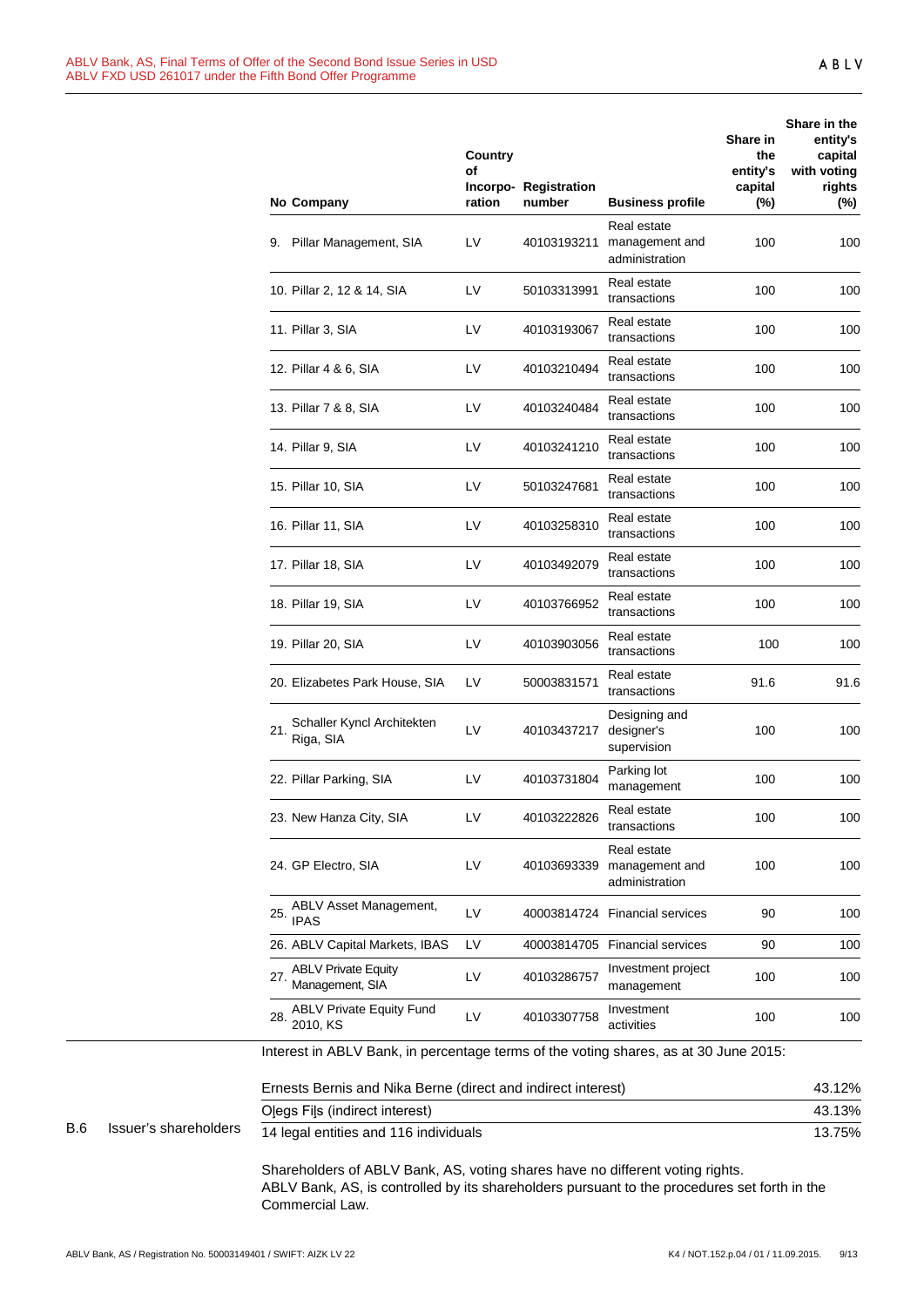|            |                       |                                                                       | 30.06.2015               | 31.12.2014      |
|------------|-----------------------|-----------------------------------------------------------------------|--------------------------|-----------------|
|            |                       | <b>Assets</b>                                                         | <b>EUR '000</b>          | <b>EUR '000</b> |
|            |                       | Cash and deposits with central banks                                  | 340 421                  | 258 908         |
|            |                       | Balances due from credit institutions                                 | 595 525                  | 795 282         |
|            |                       | Derivatives                                                           | 223                      | 4 0 7 9         |
|            |                       | Financial assets at fair value through profit or loss                 | 16747                    | 14 8 84         |
|            |                       | Available-for-sale financial assets                                   | 1 604 036                | 1 209 073       |
|            |                       | Loans                                                                 | 833 309                  | 790 247         |
|            |                       | Held-to-maturity investments                                          | 983 786                  | 930 579         |
|            |                       | Investments in subsidiaries and associates                            | 121 803                  | 115 099         |
|            |                       | Investment properties                                                 | 25 0 23                  | 25 033          |
|            |                       | Tangible fixed assets                                                 | 10 060                   | 10 606          |
|            |                       | Intangible fixed assets                                               | 5 807                    | 5700            |
|            |                       | Current corporate income tax receivables                              | 3 3 3 4                  | 3 2 5 7         |
|            |                       | Deferred corporate income tax                                         | 313                      | 1457            |
|            |                       | Non-financial assets held for sale                                    |                          |                 |
|            |                       | Other assets                                                          | 7854                     | 5640            |
|            |                       | <b>Total assets</b>                                                   | 4 548 241                | 4 169 844       |
|            |                       | <b>Liabilities</b>                                                    |                          |                 |
|            |                       | Derivatives                                                           | 112                      | 5 6 3 0         |
|            |                       | Demand deposits from central banks                                    | 116819                   | 16797           |
|            |                       | Demand deposits from credit institutions                              | 31 594                   | 28 962          |
|            |                       | Term deposits from credit institutions                                |                          | 2971            |
| <b>B.7</b> | Financial information | Deposits                                                              | 3 646 256                | 3 406 032       |
|            |                       | Current corporate income tax liabilities                              | $\overline{\phantom{0}}$ |                 |
|            |                       | Other liabilities                                                     | 12 113                   | 13 205          |
|            |                       | Deferred corporate income tax                                         |                          |                 |
|            |                       | Provisions                                                            | 346                      | 352             |
|            |                       | <b>Issued securities</b>                                              | 475 950                  | 454 581         |
|            |                       | Subordinated deposits                                                 | 15767                    | 14 4 13         |
|            |                       | <b>Total liabilities</b>                                              | 4 298 967                | 3 942 943       |
|            |                       | Shareholders' equity                                                  |                          |                 |
|            |                       | Paid-in share capital                                                 | 35 0 35                  | 32 650          |
|            |                       | Share premium                                                         | 96 918                   | 66 270          |
|            |                       | Reserve capital and other reserves                                    | 2 1 3 4                  | 2 1 3 4         |
|            |                       | Fair value revaluation reserve of available-for-sale financial assets | 2 9 0 4                  | (1427)          |
|            |                       | Retained earnings brought forward                                     | 68 830                   | 68 600          |
|            |                       | Retained earnings for the period                                      | 43 453                   | 58 674          |
|            |                       | Attributable to the equity holders of the Bank                        | 249 274                  | 226 901         |
|            |                       | Non-controlling interests                                             | $\qquad \qquad -$        |                 |
|            |                       | Total shareholders' equity                                            | 249 274                  | 226 901         |
|            |                       | Total liabilities and shareholders' equity                            | 4 548 241                | 4 169 844       |
|            |                       | <b>Memorandum items</b>                                               |                          |                 |
|            |                       | <b>Contingent liabilities</b>                                         | 10768                    | 9444            |
|            |                       | Financial commitments                                                 | 71 906                   | 60 228          |

# **Statements of financial position as at 31 December 2014 and 30 June 2015**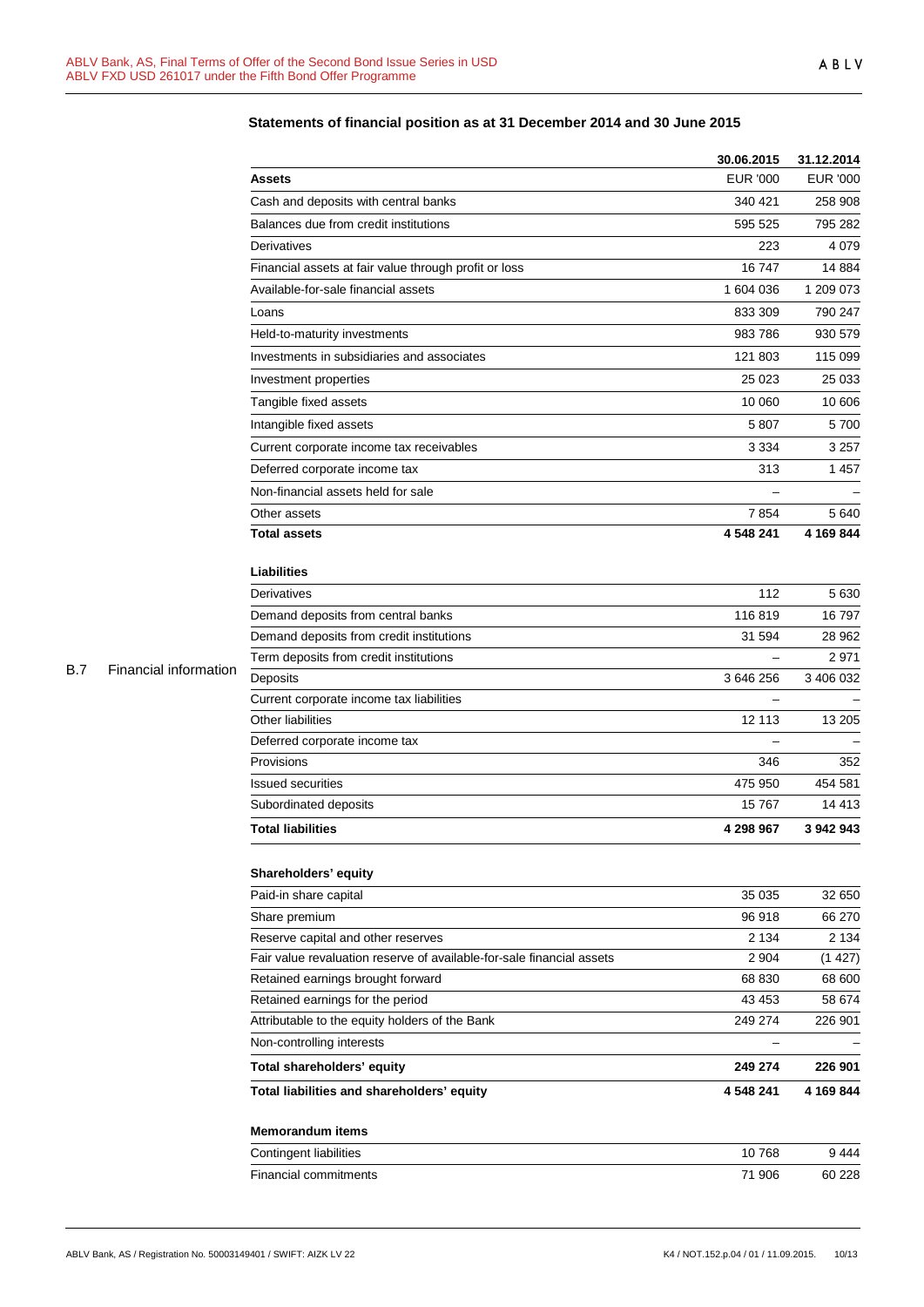|             |                                                                                                           | Planning growth, increase of profitability and overall income in 2015, ABLV Bank pays great<br>attention to assessing and reducing possible impact of negative factors, as well as to risk<br>management and compliance with regulatory requirements.                                                                                                                                                                                                                                             |
|-------------|-----------------------------------------------------------------------------------------------------------|---------------------------------------------------------------------------------------------------------------------------------------------------------------------------------------------------------------------------------------------------------------------------------------------------------------------------------------------------------------------------------------------------------------------------------------------------------------------------------------------------|
| <b>B.8</b>  | Key pro forma<br>financial information                                                                    | The amount of net fee income and net profit in 2015 are expected to remain at the level of 2014.<br>The average increase of deposits in 2015 is planned to reach 10%, and thus the total amount of<br>deposits might exceed EUR 4 billion by the end of 2015. We plan to grant new commercial loans<br>for financing large business projects, the total amount of those loans constituting about EUR 130<br>million. In 2015, net profit is planned to be approximately the same as that in 2014. |
|             |                                                                                                           | The above information addresses a hypothetical situation and, therefore, does not represent the<br>Issuer's actual financial position or results.                                                                                                                                                                                                                                                                                                                                                 |
| <b>B.9</b>  | Profit forecast                                                                                           | ABLV Bank made no profit forecasts for the following periods of operations.                                                                                                                                                                                                                                                                                                                                                                                                                       |
| <b>B.10</b> | Qualifications in the<br>audit report on the<br>financial information                                     | ABLV Bank audited financial report for H1 2015 contains no auditors' qualifications or disclaimers.                                                                                                                                                                                                                                                                                                                                                                                               |
| <b>B.11</b> | Issuer's equity                                                                                           | ABLV Bank meets equity requirements set forth in the legal acts.<br>As at 30 June 2015, ABLV Bank equity equaled EUR 321.3 million.                                                                                                                                                                                                                                                                                                                                                               |
| <b>B.12</b> | Forecasts regarding                                                                                       | ABLV Bank forecasts contain no adverse changes since the date of its last published audited<br>financial statements.                                                                                                                                                                                                                                                                                                                                                                              |
|             | the Issuer                                                                                                | There are no significant changes in the financial or trading position of ABLV Bank detected<br>subsequent to the period covered by the historical financial information.                                                                                                                                                                                                                                                                                                                          |
|             | Events particular to                                                                                      |                                                                                                                                                                                                                                                                                                                                                                                                                                                                                                   |
| <b>B.13</b> | the Issuer which are<br>to a material extent<br>relevant to the<br>evaluation of the<br>Issuer's solvency | Recently there were no events particular to ABLV Bank which are to a material extent relevant to<br>the evaluation of the Issuer's solvency.                                                                                                                                                                                                                                                                                                                                                      |
| <b>B.14</b> | Issuer's position<br>within the group                                                                     | ABLV Bank is not dependent upon other entities within the ABLV Bank group.                                                                                                                                                                                                                                                                                                                                                                                                                        |
| <b>B.15</b> | Issuer's principal<br>activities                                                                          | ABLV Bank principal activities are rendering of financial services.                                                                                                                                                                                                                                                                                                                                                                                                                               |
| <b>B.16</b> | Control over the<br><b>Issuer</b>                                                                         | N/A                                                                                                                                                                                                                                                                                                                                                                                                                                                                                               |
| <b>B.17</b> | Credit ratings<br>assigned to the<br>Issuer's debt<br>securities                                          | ABLV Bank, AS, is not assigned credit ratings by credit rating agencies registered and / or certified<br>in accordance with Regulation No 1060/2009 on credit rating agencies.                                                                                                                                                                                                                                                                                                                    |
|             | $B.18 - B.50$                                                                                             | N/A                                                                                                                                                                                                                                                                                                                                                                                                                                                                                               |
|             | Section C. Securities                                                                                     |                                                                                                                                                                                                                                                                                                                                                                                                                                                                                                   |
| C.1         | <b>Bond details</b>                                                                                       | Bonds issued under the Second Bond Issue Series in USD - ABLV FXD USD 261017<br>(ISIN LV0000801850) are dematerialized bearer securities without restraint on alienation.                                                                                                                                                                                                                                                                                                                         |
| C.2         | Currency of the Bond<br>issue                                                                             | USD (US dollars)                                                                                                                                                                                                                                                                                                                                                                                                                                                                                  |
| C.3         | Information about<br>shares issued                                                                        | N/A                                                                                                                                                                                                                                                                                                                                                                                                                                                                                               |
| C.4         | Rights attached to the<br>shares issued                                                                   | N/A                                                                                                                                                                                                                                                                                                                                                                                                                                                                                               |
| C.5         | Restrictions on the<br>free transferability of<br>the Bonds                                               | The Bonds are freely transferrable securities that represent the Issuer's debt to the owners of the<br>Bonds without additional collateral. The Bonds are dematerialized bearer securities without<br>restraint on alienation – transferrable securities.                                                                                                                                                                                                                                         |
| C.6         | Admission of the<br>issued shares to<br>trading on a<br>regulated market                                  | N/A                                                                                                                                                                                                                                                                                                                                                                                                                                                                                               |
| C.7         | Dividend policy                                                                                           | N/A                                                                                                                                                                                                                                                                                                                                                                                                                                                                                               |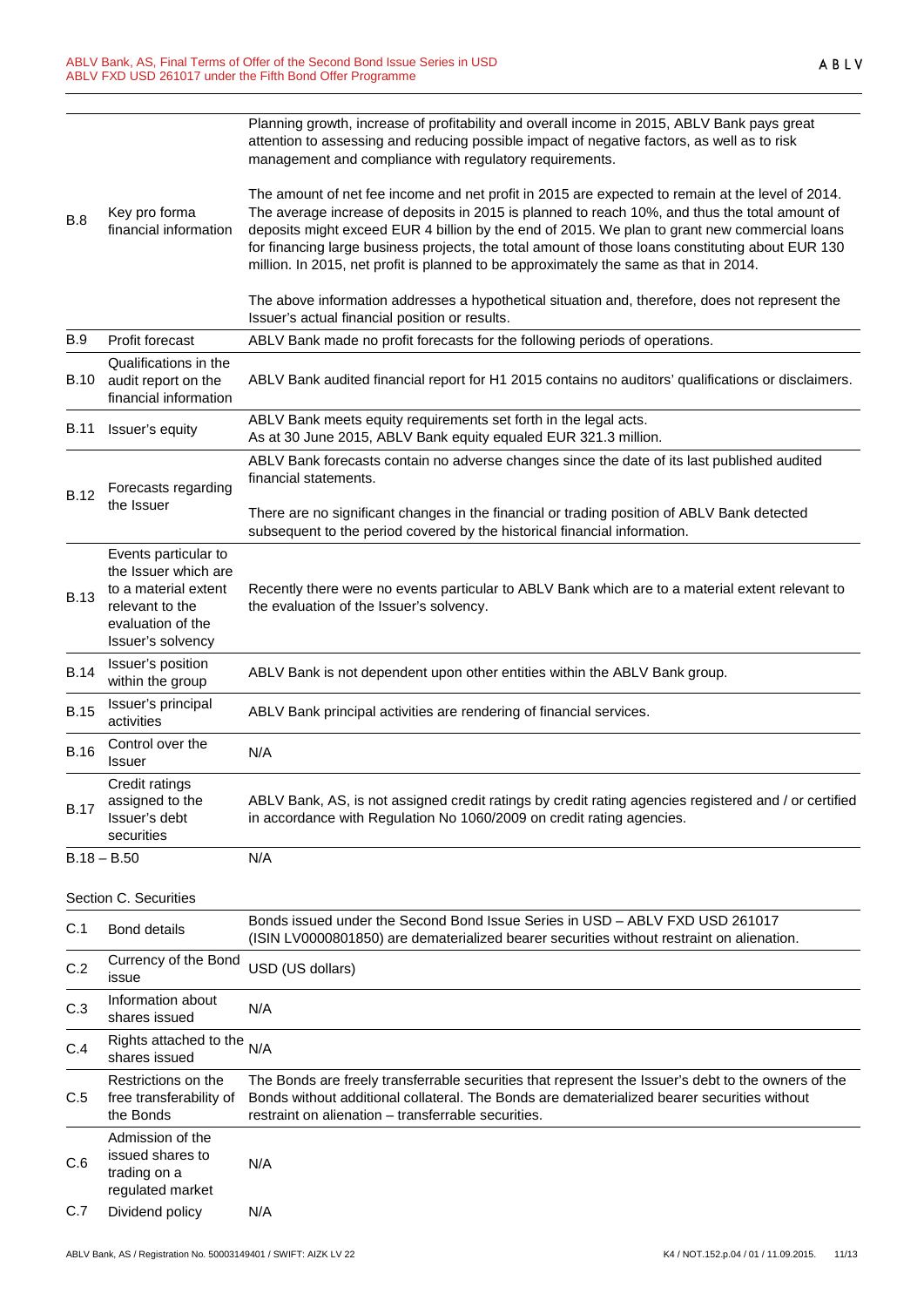| C.8,<br>C.9      | Rights attached to<br>the Bonds                                             | Division of the Bonds into categories<br>The Bonds are not supposed to be divided into categories. Pursuant to these Final Terms, straight<br>Bonds are supposed to be issued.<br>Limitations to the rights attached to the Bonds<br>The Bonds are freely transferrable securities without restraint on their alienation.<br><b>Interest Rate</b><br>The Annual Interest Rate is fixed, and it is equal to 1.65% (p.a.).<br>The date from which interest becomes payable and the due dates for interest<br>The Interest Income shall be accrued starting from 26 October 2015. The Interest Income shall be<br>paid twice a year: on 26 October and 26 April, starting from 26 April 2016, ending on<br>26 October 2017.<br>Bond maturity date and repayment procedures<br>The Investor shall receive the Bond Face Value as a lump-sum payment on 26 October 2017.<br>Bond yield<br>Fixed rate is applied to the Bonds, and therefore the yield does not change.<br>Representatives of debt security holders<br>Holders of the debt securities may freely determine representatives for exercising the rights |  |  |
|------------------|-----------------------------------------------------------------------------|----------------------------------------------------------------------------------------------------------------------------------------------------------------------------------------------------------------------------------------------------------------------------------------------------------------------------------------------------------------------------------------------------------------------------------------------------------------------------------------------------------------------------------------------------------------------------------------------------------------------------------------------------------------------------------------------------------------------------------------------------------------------------------------------------------------------------------------------------------------------------------------------------------------------------------------------------------------------------------------------------------------------------------------------------------------------------------------------------------------|--|--|
|                  |                                                                             | attached to the Bonds.                                                                                                                                                                                                                                                                                                                                                                                                                                                                                                                                                                                                                                                                                                                                                                                                                                                                                                                                                                                                                                                                                         |  |  |
| C.10             | Interest payments<br>under securities<br>involving derivative<br>components | N/A                                                                                                                                                                                                                                                                                                                                                                                                                                                                                                                                                                                                                                                                                                                                                                                                                                                                                                                                                                                                                                                                                                            |  |  |
| C.11             | Admission of the<br>Bonds to the<br>regulated market                        | The Bonds are supposed to be admitted to the regulated market - Baltic Bond List of Nasdaq Riga<br>Stock Exchange.                                                                                                                                                                                                                                                                                                                                                                                                                                                                                                                                                                                                                                                                                                                                                                                                                                                                                                                                                                                             |  |  |
| C.12             | Minimum face value<br>of the issue                                          | Pursuant to paragraph 8.4 of the Base Prospectus, the Investor may not apply for purchasing less<br>than 1 (one) Bond.                                                                                                                                                                                                                                                                                                                                                                                                                                                                                                                                                                                                                                                                                                                                                                                                                                                                                                                                                                                         |  |  |
|                  | $C.13 - C.22$                                                               | N/A                                                                                                                                                                                                                                                                                                                                                                                                                                                                                                                                                                                                                                                                                                                                                                                                                                                                                                                                                                                                                                                                                                            |  |  |
| Section D. Risks |                                                                             |                                                                                                                                                                                                                                                                                                                                                                                                                                                                                                                                                                                                                                                                                                                                                                                                                                                                                                                                                                                                                                                                                                                |  |  |
|                  |                                                                             | In carrying out its operating activities, ABLV Bank is subject to various risks. Most significant risks<br>that may decrease the Issuer's ability to perform its obligations.                                                                                                                                                                                                                                                                                                                                                                                                                                                                                                                                                                                                                                                                                                                                                                                                                                                                                                                                  |  |  |
|                  |                                                                             | 1. Credit risk<br>Credit risk is exposure to potential losses in case of ABLV Bank counterparty or debtor<br>being unable to pay the contractual obligations to ABLV Bank.                                                                                                                                                                                                                                                                                                                                                                                                                                                                                                                                                                                                                                                                                                                                                                                                                                                                                                                                     |  |  |
|                  |                                                                             | Liquidity risk<br>2.<br>Liquidity is ABLV Bank ability to maintain or ensure sufficient cash flow to meet the expected<br>(everyday) or sudden (critical) need for the same in order to provide financing for asset<br>growth or discharge the financial obligations in a due time. This means the ability to turn<br>assets into cash with minimal loss or ensure reasonably priced credit facilities.                                                                                                                                                                                                                                                                                                                                                                                                                                                                                                                                                                                                                                                                                                        |  |  |
| D.1,<br>D.2      | Key information<br>on the key risks                                         | Currency exchange rate fluctuation risk<br>3.<br>ABLV Bank is exposed to negative effects of fluctuations in the foreign currency exchange<br>rates on its financial position and cash flow.                                                                                                                                                                                                                                                                                                                                                                                                                                                                                                                                                                                                                                                                                                                                                                                                                                                                                                                   |  |  |
|                  |                                                                             | Interest rate risk<br>4.<br>Interest rate risk represents the adverse effect of the market interest rate fluctuations on<br>ABLV Bank financial performance.                                                                                                                                                                                                                                                                                                                                                                                                                                                                                                                                                                                                                                                                                                                                                                                                                                                                                                                                                   |  |  |
|                  |                                                                             | Non-financial risks<br>5.<br>During the course of its operations, ABLV Bank encounters also non-financial risks<br>(including operational risk, reputational risk, etc.) with exposure to sudden loss. The cause<br>of such risks may be, for instance, clerical errors or fraud, break-downs in information<br>systems, insufficient internal control and procedures, etc.                                                                                                                                                                                                                                                                                                                                                                                                                                                                                                                                                                                                                                                                                                                                    |  |  |